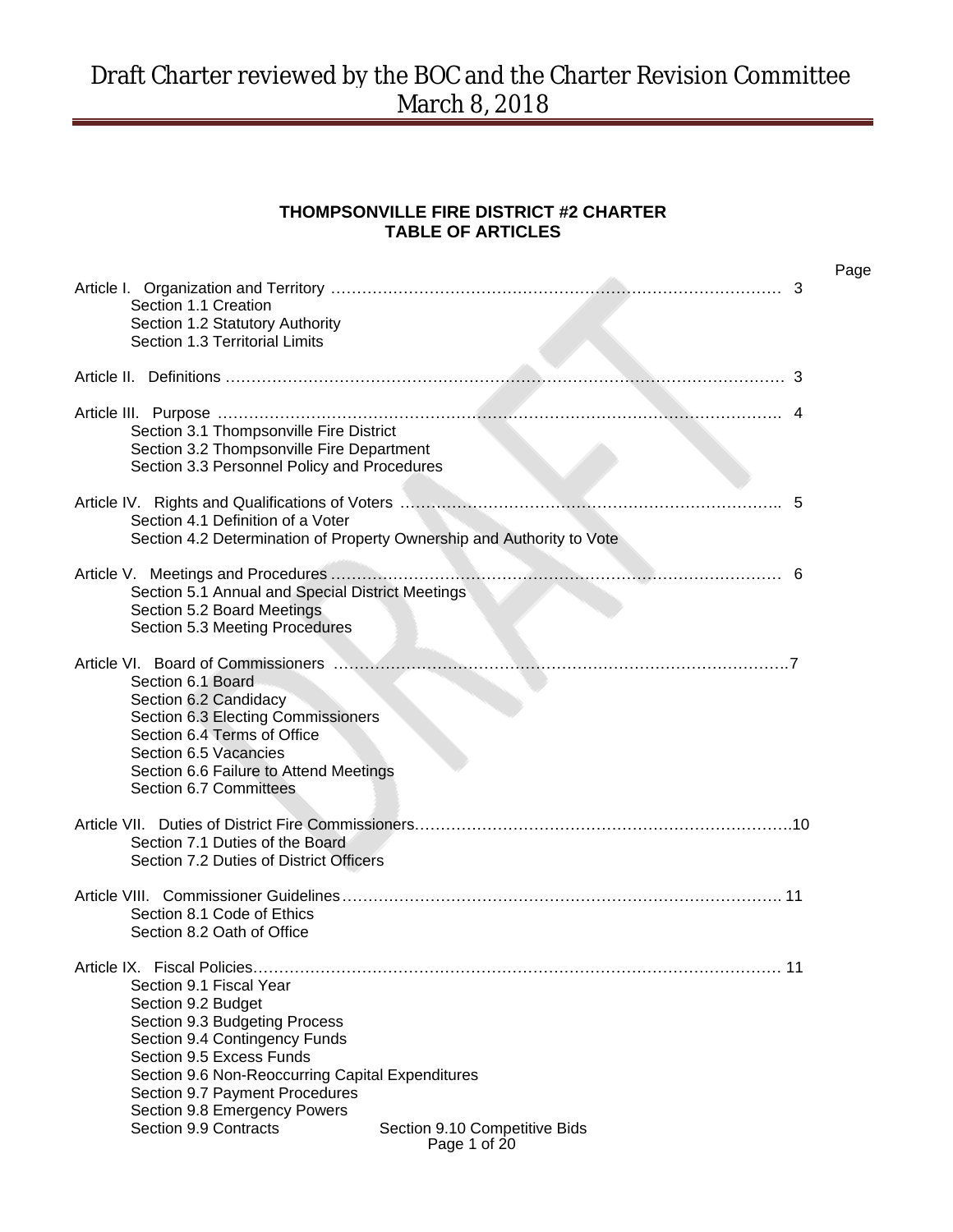Section 9.11 Annual Audit

| Section 10.1 Tax Bills<br>Section 10.2 Receipts<br>Section 10.3 Bonds and Notes |    |
|---------------------------------------------------------------------------------|----|
|                                                                                 | 16 |
|                                                                                 |    |
|                                                                                 | 16 |
|                                                                                 |    |
| <b>ATTACHMENTS:</b>                                                             |    |
| Affidavit-Determination of Property Ownership and Authority to Vote             |    |
| Oath of Office (Refer to Section 8.2)                                           |    |
|                                                                                 |    |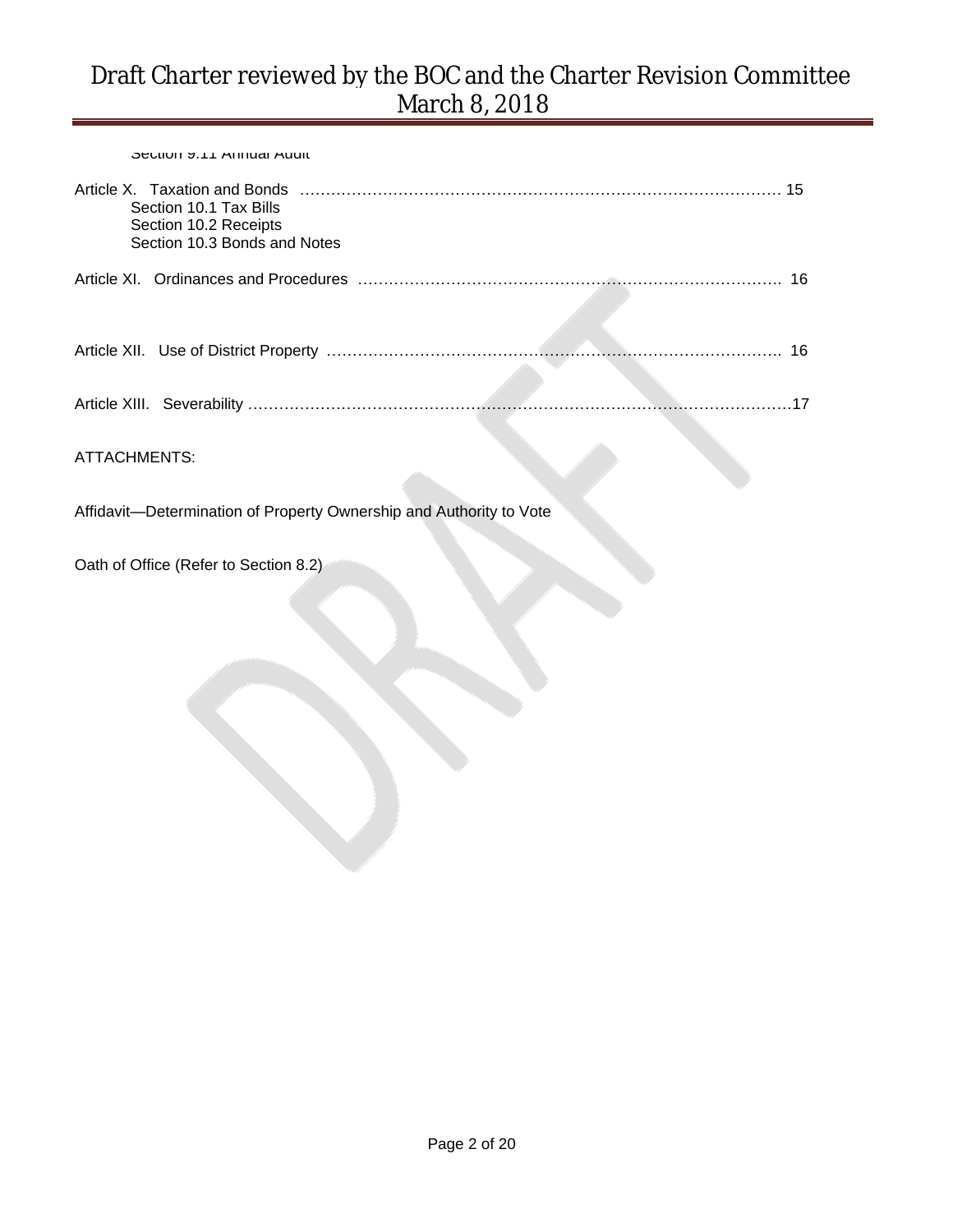# **Thompsonville Fire District #2 Charter**

### **Article I. Organization and Territory**

#### **Section 1.1 Creation**

The Thompsonville Fire Department was established in 1839. The Thompsonville Fire District was incorporated by a Special Act of the Connecticut General Assembly in 1935—number 460 of the Special Acts of 1935. The District is subject to the provisions of the Act and its subsequent amendments: number 161 of the Special Acts of 1937; number 481 of the Special Acts of 1953; and number 09-5 of the Special Acts of 2009.

#### **Section 1.2 Statutory Authority**

On July 30, 2014, pursuant to CGS § 7-324, revision of 1958, as amended, (the "Statutes"), the District elected to be governed by the provisions of CGS § 7-324 to 7-329, inclusive of the Statutes, to exercise all powers and duties granted therein and otherwise provided by law, and to continue its existing form of organization. This Charter, Article I through Article XIII, provides for the administration of the local affairs of the District as approved by the District May 4, 2016**.** Amended as approved by the District

#### **Section 1.3 Territorial Limits**

The geographical boundaries of the District are on file with the Enfield Town Clerk's office. Such territorial limits may be enlarged or reduced in accordance with CGS § 7-325(b). The District office is located at 35 North Main Street, Enfield, CT 06082.

### **Article II. Definitions**

**Administration:** defined as any member of the Board, or the Chief.

**Board:** As described in CGS Chapter 105, Board of Directors means the Board of Fire Commissioners of the Thompsonville Fire District No. 2.

**CGS:** is the abbreviation for the Connecticut General Statutes.

**Chair:** As described in CGS Chapter 105, the President means Chair of the Board. See Section 7.2 for Duties of District Officers.

**Chief:** The chief operational officer of the District reporting to the Board.

**District:** means Thompsonville Fire District No. 2.

**District Clerk:** As described in CGS Chapter 105, the Clerk must be a member of the Board. See Section 7.2 for Duties of District Officers.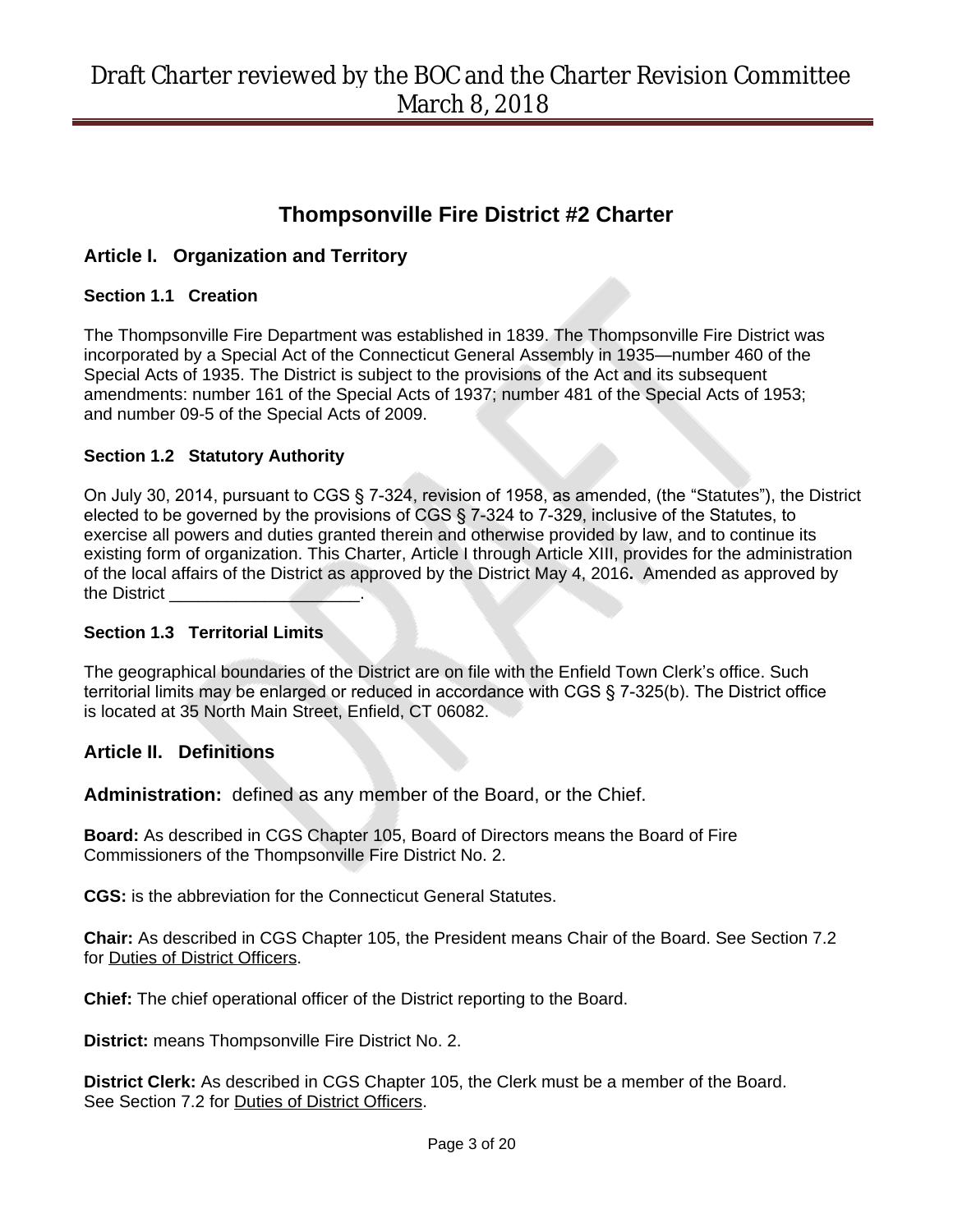**District office:** means the office located at 35 North Main Street, Enfield, CT 06082.

**Fire Department:** means the Thompsonville Fire Department.

**Motion:** A proposal formally submitted to any meeting for discussion and possible adoption as a resolution.

**Pronouns**: Unless the context otherwise requires, pronouns of any gender shall include both the masculine and feminine gender, and the singular pronouns shall be deemed to include both.

**Statutes: refers to Connecticut General Statutes.** 

**Treasurer:** As described in CGS Chapter 105, the Treasurer must be a member of the Board. See Section 7.2 for Duties of District Officers.

**Vice-Chair:** As described in CGS Chapter 105, the Vice-President means Vice-Chair of the Board. See Section 7.2 for Duties of District Officers.

#### **Article III. Purpose**

#### **Section 3.1 Thompsonville Fire District**

The District, acting through the Board, has full power and authority to staff, fund, operate, and maintain the Fire Department. In furtherance of the District's purpose, the Board has the responsibility to purchase and maintain apparatus and equipment for fire protection, provide suitable buildings and places for keeping the same, and do any other act or thing reasonably necessary or associated with the purpose of the District.

#### **Section 3.2 Thompsonville Fire Department**

The purpose of the Fire Department is to extinguish fires, protect life and property, and provide all other related emergency services within the District, as authorized by the Board. Such services may be provided to other fire districts or municipalities as set forth in written agreements authorized by the Board.

#### **Section 3.3 Personnel Policy and Procedures**

The Board is responsible for the personnel policies of the Fire Department. The Board must ensure these policies are kept up-to-date, subject to the provisions of applicable state statutes and collective bargaining agreements to which the Fire Department is a party. Written policies and procedures must include:

- (a) A statement of the duties and responsibilities of all employees of the Fire Department, including an organizational chart.
- (b) A set of personnel rules that define the terms of employment in writing. These rules must include the following: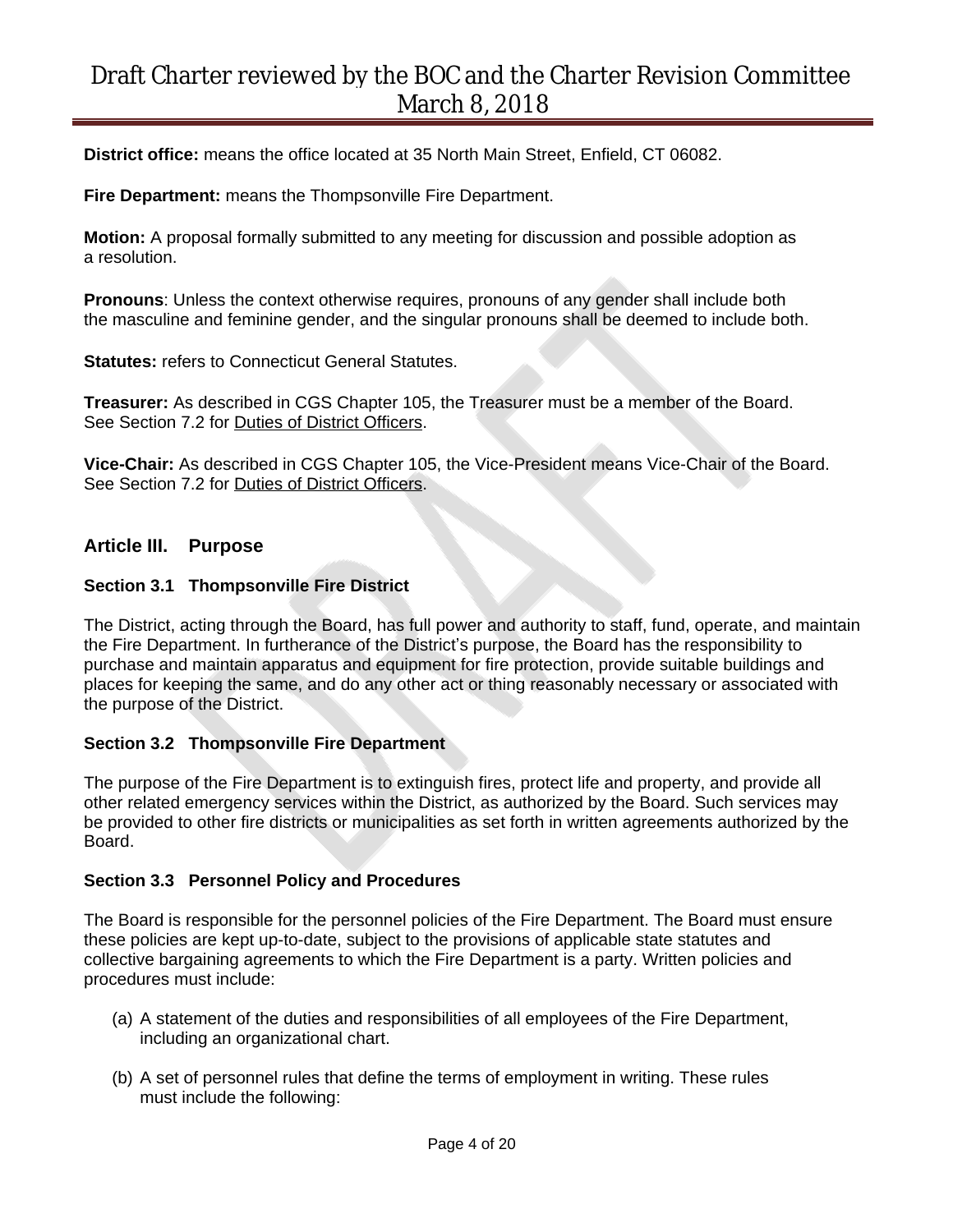- (i) Non-union managerial employees, including, but not limited to, Chief, assistant chief, or other non-union person of any rank, must establish their primary residence within the Town of Enfield within twelve (12) months of signing their contract. Any non-union managerial employee under contract when this Charter is adopted must be considered "grandfathered" until their contract expires. All future contracts with managerial employees, including renewals, must include this residency requirement and a warning that failure to fulfill this requirement must result in contract termination one year from the date originally signed.
- (ii) Any contract for non-union employees must not exceed five (5) years.

### **Article IV. Rights and Qualifications of Voters**

Notwithstanding any provision to the contrary, no individual can cast more than one vote, irrespective of residence within the District and ownership of other properties within the District.

#### **Section 4.1 Definition of a Voter**

- (a) Voters of the District are qualified to vote at any Annual or Special Meeting of the District provided they are:
	- (i) Duly registered and eligible to vote in a general or special election in the Town of Enfield, with a registered address within the District; or
	- (ii) The owner of real or personal property within the District, subject to taxation by the District.
- (b) All Voters of the District shall have the right to vote at District meetings in referenda such as approving the annual budget, special referenda, adopting of ordinances, and election of commissioners.

#### **Section 4.2 Determination of Property Ownership and Authority to Vote**

- (a) The ownership of real or personal property will be determined by reference to the tax records of the assessor. The records for real property will be based upon the land records of the Town of Enfield. If the ownership of any real or personal property is held by a Sole Proprietorship, Corporation, Partnership, Limited Liability Company, Trustee under a Trust, or other such entity which is owned by more than one person, then only one vote can be cast on behalf of such ownership.
- (b) The authority to cast a single vote on behalf of the ownership of any entity must be determined and evidenced by a sworn affidavit, that the person casting the vote is duly authorized to vote on behalf of the ownership. An Affidavit Form for such purpose is affixed to this Charter and copies must be made available at the District office.
- (c) The affidavit must be notarized and delivered to the District Office at least seven (7) business days prior to an Annual or Special District Meeting. Once executed, the affidavit must evidence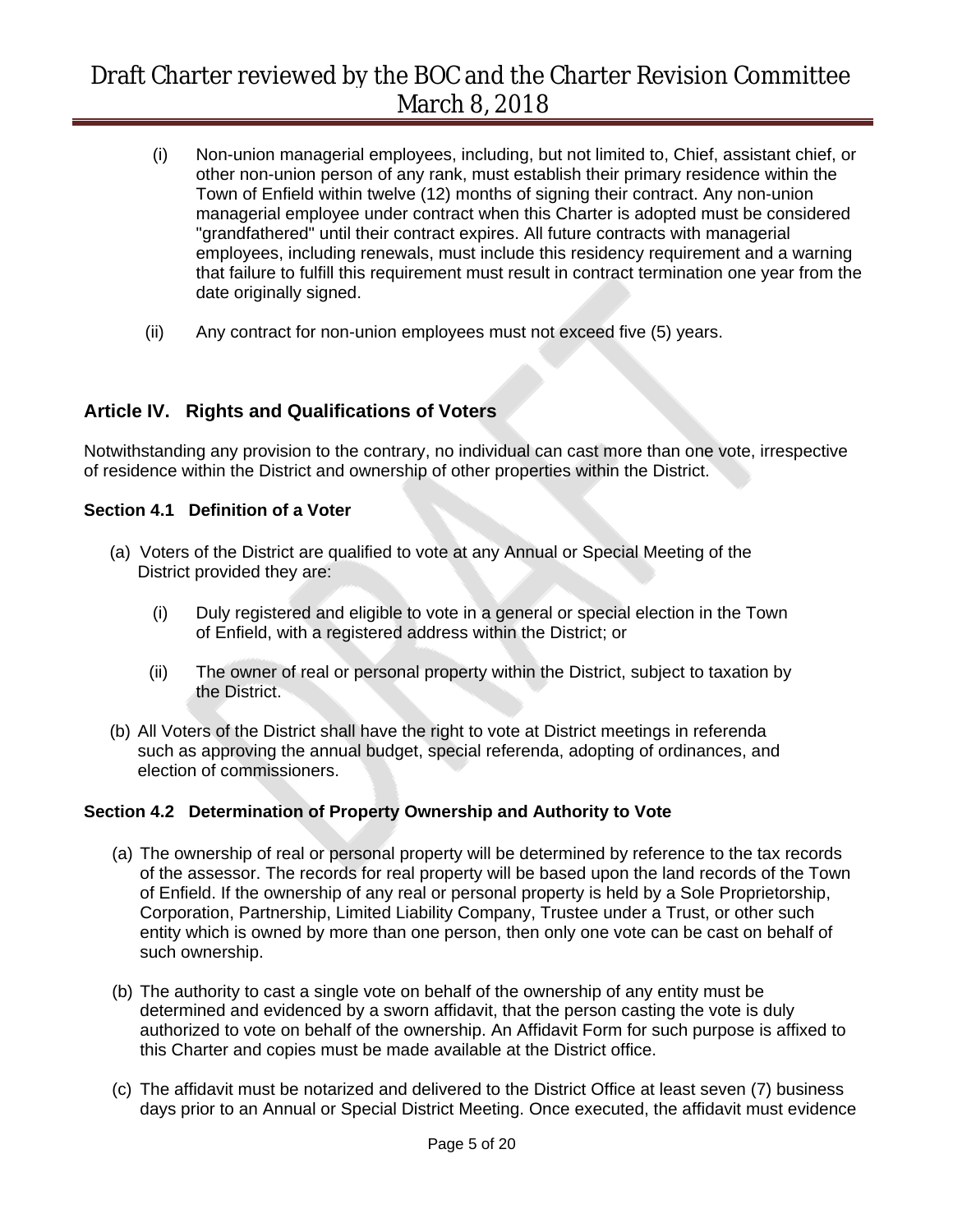the voting authority of the person on behalf of the ownership of real or personal property held by a Sole Proprietorship, Corporation, Partnership, Limited Liability Company, Trustee under a Trust, or other entity. The affidavit remains in full force and effect until ownership of the entity is dissolved, or until such time as the District receives a subsequent executed affidavit authorizing another person to vote on behalf of the ownership.

### **Article V**. **Meetings and Procedures**

#### **Section 5.1 Annual and Special District Meetings**

a) The Annual Meeting must be held on the 1<sup>st</sup> Wednesday in May of each year at a time and place determined by the Board. The election of the moderator must be noticed in the meeting agenda and chosen from the floor by a majority vote of the Voters present. The moderator shall be present throughout the length of the meeting and shall be a Voter of the District. No less than 15 Voters constitutes a quorum for the transaction of business at any Annual or Special District meeting.

The Annual Meeting is held for the following purposes and to be conducted by the moderator in the following order:

- (i) To announce the results of the District vote on the budget;
- (ii) To announce the results of the election of Commissioners or to hold a vote for an unopposed candidate as specified in Section 6.3 Electing Commissioners;
- (iii) Oath and seating of Commissioner(s). Refer to Section 8.2 Oath of Office;
- (iv) Nomination of Officers and appointment of Tax Collector;
- (v) To transact any other business to come before the meeting.
- (a) A Special Meeting of the Board must be called immediately following the Annual Meeting for the following purposes:
	- (i) To set the mill rate if budget is approved; reference Section 10.1 a);
	- (ii) Designate an Independent Certified Public Accountant;
	- (iii) To make a Motion that must release previous bank signatory(s) of Commissioners vacating their position and to add new signatory(s) as required under Section 7.2;
	- (iv) To transact any other business to come before the meeting.
- (b) Special District Meetings will be held as called and noticed under the provisions of CGS § 7-327.
- (c) Notice(s) must be made in a newspaper having a general circulation in the Town of Enfield at least 10 days prior to the meeting. The notice(s) must be posted in the District office and at other designated places.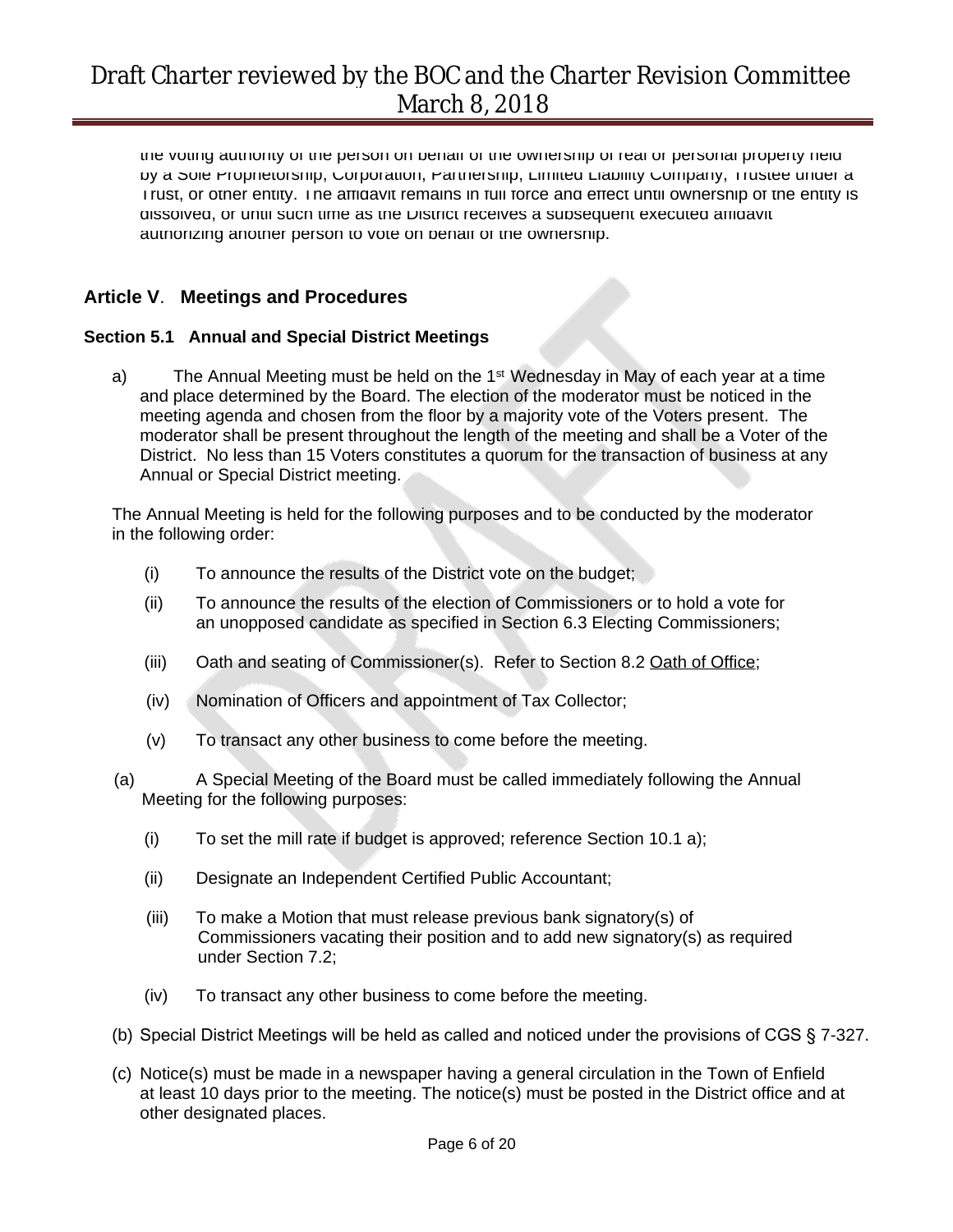#### **Section 5.2 Board Meetings**

- (a) Regular Monthly meetings will be held on the  $3<sup>rd</sup>$  Wednesday of the month, unless otherwise mutually agreed upon by a majority of the Board. In December of each year, the Board must provide the District Clerk with the meeting schedule for the following year. The schedule will include the date, time, and place of the meetings. It shall be the responsibility of each Board member and the Fire Chief to attend Board meetings. A majority of the total number of Commissioners constitutes a quorum for the transaction of business at a Board meeting.
- (b) Agendas for all Board meetings must be posted at the District office and at other designated places at least 24 hours in advance.
- (c) Meeting minutes will be recorded by the District Clerk or his/her designee. The minutes must be available within seven (7) days of the meeting. A list of Motions made and the voting results that occurred during a Board or District meeting must be made available at the District office within 48 hours of the meeting.
- (d) Except for a Special Meeting of the Board, all meetings must have at least one public communication item on the agenda.
- (e) Executive sessions may be conducted for purposes consistent with the CGS.

#### **Section 5.3 Meeting Procedures**

- (a) All meetings of the District and the Board must be conducted in accordance with Robert's Rules of Order with the following exception(s):
	- i) Public Communication: The Chair may chose to follow Robert's Rules of Order or engage public communication in a more conversational way.
	- ii) The Chair may allow Board member(s) to ask questions and solicit responses from attendees of the meeting if it furthers the progress of the agenda topic.
- (b) The District Clerk is required to write down all Motions of the Voters and/or of the Board. The District Clerk is then required to read back the motion prior to the vote on said motion. The vote of each Board member shall be recorded. All Motions must be available at the District office within 48 hours of the meeting.
- (c) The District Clerk or their designee is required to record all meeting minutes of the Voters and/or of the Board. Documents submitted or read by Board members must be included in the minutes. The District Clerk is to oversee the meeting minutes.Meeting minutes must be available at the District office within 7 business days of the meeting.

### **Article VI. Board of Commissioners**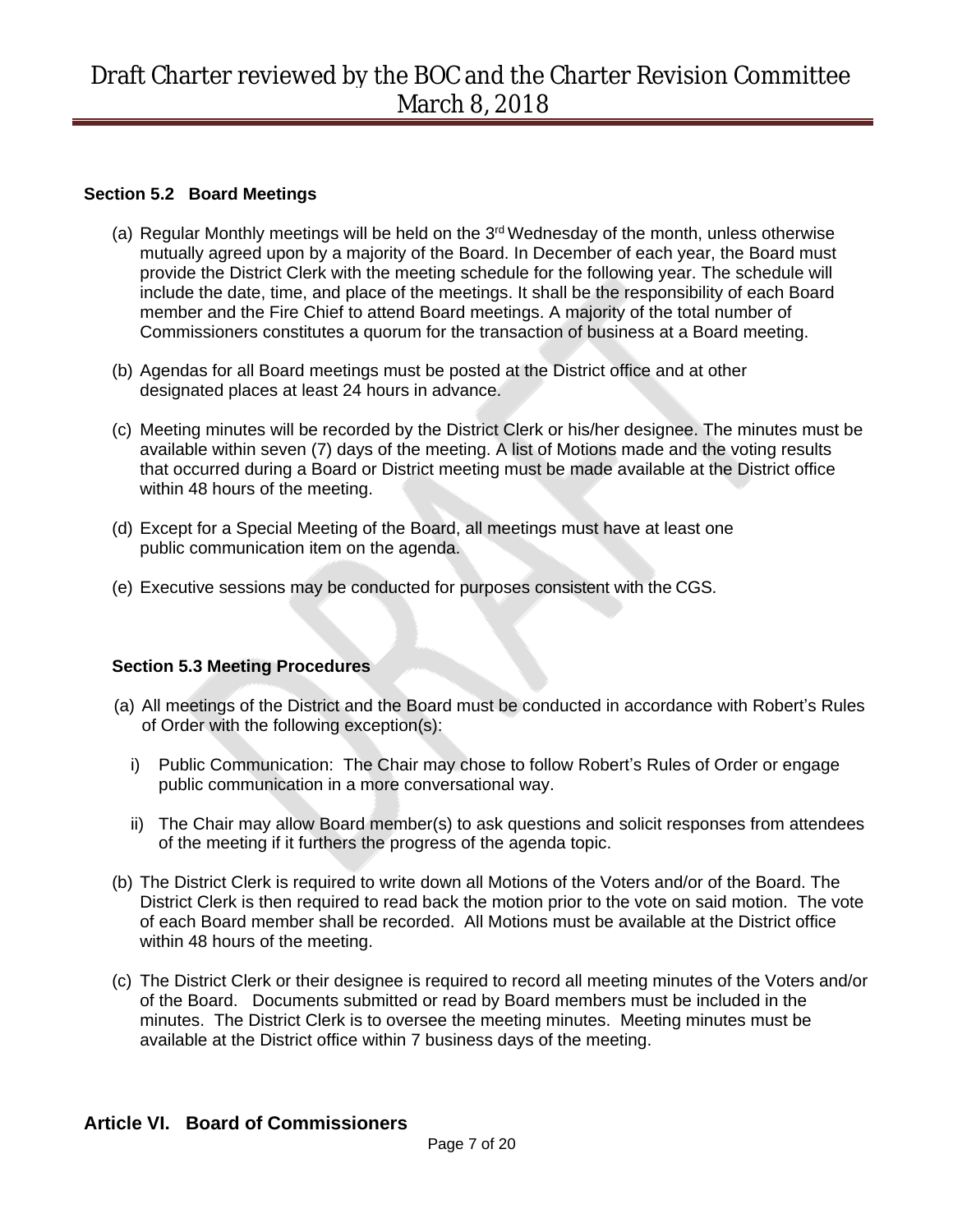#### **Section 6.1 Board**

- (a) For the purpose of exercising all the powers and duties provided by the CGS, the Board shall be deemed the Board of Commissioners, and any Commissioner shall be deemed a member of the Board.
- (b) All Board members must be residents of the District and registered Voters of the Town of Enfield.
- (c) The Board must consist of the following Officers: Chair, Vice-Chair, Treasurer, and District Clerk. Commissioners must meet immediately after the Annual Meeting to nominate officers whose terms will expire at the next Annual Meeting. Officers of the Board may hold multiple titles**;** however, the offices of Chair and Treasurer cannot be held by a single commissioner.
- (d) No compensation shall be paid to a Board member unless approved by the Voters at an Annual or Special Meeting.

#### **Section 6.2 Candidacy**

- (a) Minority representation must apply to all candidates, as described in CGS § 9-167(a).
- (b) All candidates for Commissioner must live in the District and be registered Voters in the Town of Enfield.
- (c) Not later than 30 days prior to the Annual Meeting, potential candidates for Commissioner must file a letter of intent at the District office. The Board will verify and certify all candidates for commissioner. Upon certification of the candidate, the Board will send a copy of the Charter and the Board's Ethics Policy by certified mail to each candidate within two business days.
- (d) The letter of intent must be available for public review at the District office at least 14 days prior to the Annual Meeting. Names of the candidates must be published in a newspaper with a general circulation in the Town of Enfield no later than 10 days prior to the Annual Meeting.
- (e) The term of a Commissioner begins as soon as they are elected and/or appointed.

#### **Section 6.3 Electing Commissioners**

- (a) Ballots for election of Commissioners must be cast on the day of the District Annual Meeting. Balloting will be from 6:00 am – 8:00 pm, at a place determined by the Board and noticed in at least one newspaper with a general circulation in the Town of Enfield.
- (b) Candidates will fill open Commission seats, expired terms first, then vacant positions, according to highest number of votes received.
- (c) In the event that the election of candidates for Commissioner results in a tie vote, the election will stand adjourned for three (3) weeks and a run-off election will be held in accordance with the provisions of CGS § 9-332. If either candidate withdraws from such run-off election for any reason, the remaining candidate will be determined to be elected without the need for a runoff election.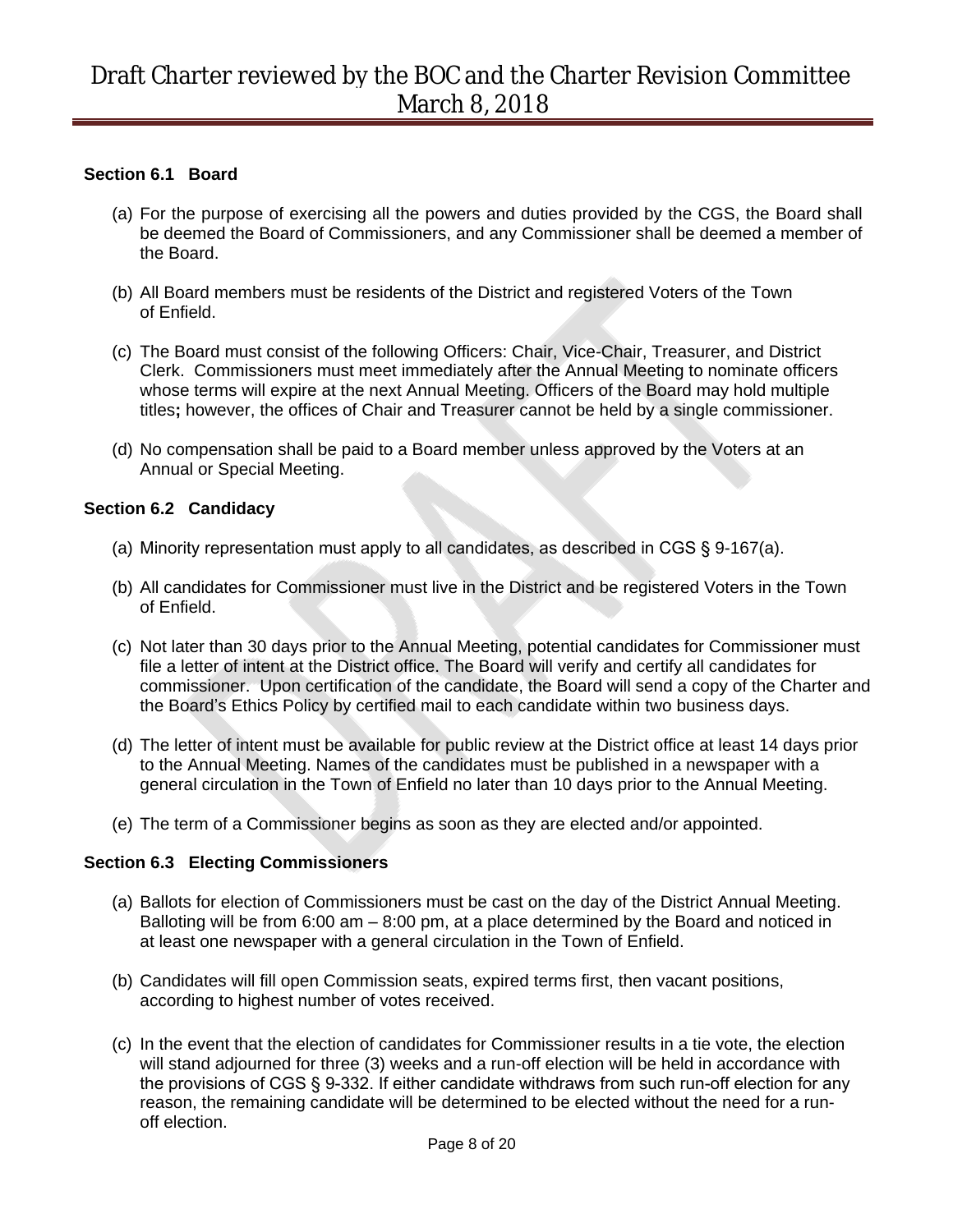#### **Section 6.4 Terms of Office**

- (a) The Board consists of five (5) members, who will serve for terms of three (3) years.
- (b) Under normal circumstances, a new Charter would require the election of a new Board at the first Annual Meeting following adoption. However, this Charter deems that all sitting Commissioners will be allowed to complete their terms according to previously established voting cycles.
- (c) Any person ceasing to live in the District must automatically cease to be a Commissioner.

#### **Section 6.5 Vacancies**

- (a) Upon the resignation or death of a Commissioner, the Board must fill the vacancy by appointment within 30 days. Unless otherwise provided by law, any elected or appointed Commissioner resigning from office must deliver a written notice of resignation to the District office. Resignations will become effective on the date specified in the notice or, if no date is specified, upon the date received and stamped at the District office.
- (b) The vacant seat must be filled in accordance with the minority representation statutes.
- (c) The person filling any position created by a vacancy will serve until the date of the next Annual Meeting, at which time an election must be held to complete the remainder of the term. All candidacy requirements must be adhered to as described under Section 6.3, Electing Commissioners.

#### **Section 6.6 Failure to Attend Meetings**

- a) Any Commissioner who fails to attend three (3) consecutive Regular Monthly Meetings may be subject to a vote of No Confidence by the Voters of the District at a Special Meeting posted specifically for this purpose. If a vote of No Confidence passes, the Commissioner must be stripped of any Officer title, removed as signatory, and will no longer be allowed to participate in any executive sessions. A special note must be added to the minutes of every meeting with an executive session that states "Commissioner (name) is prohibited from entering the executive session due to a public No Confidence vote on (date).
- b) The Commissioner in question must be provided an opportunity to resign in writing as described under 6.5 (a) above before the posting of a Vote of No Confidence Special Meeting.
- c) If the Commissioner is re-elected to a new three (3) year term, the previous sanctions will not affect their new term.

#### **Section 6.7 Committees**

The Board may create one or more committees and may appoint members of the Board and/or Voters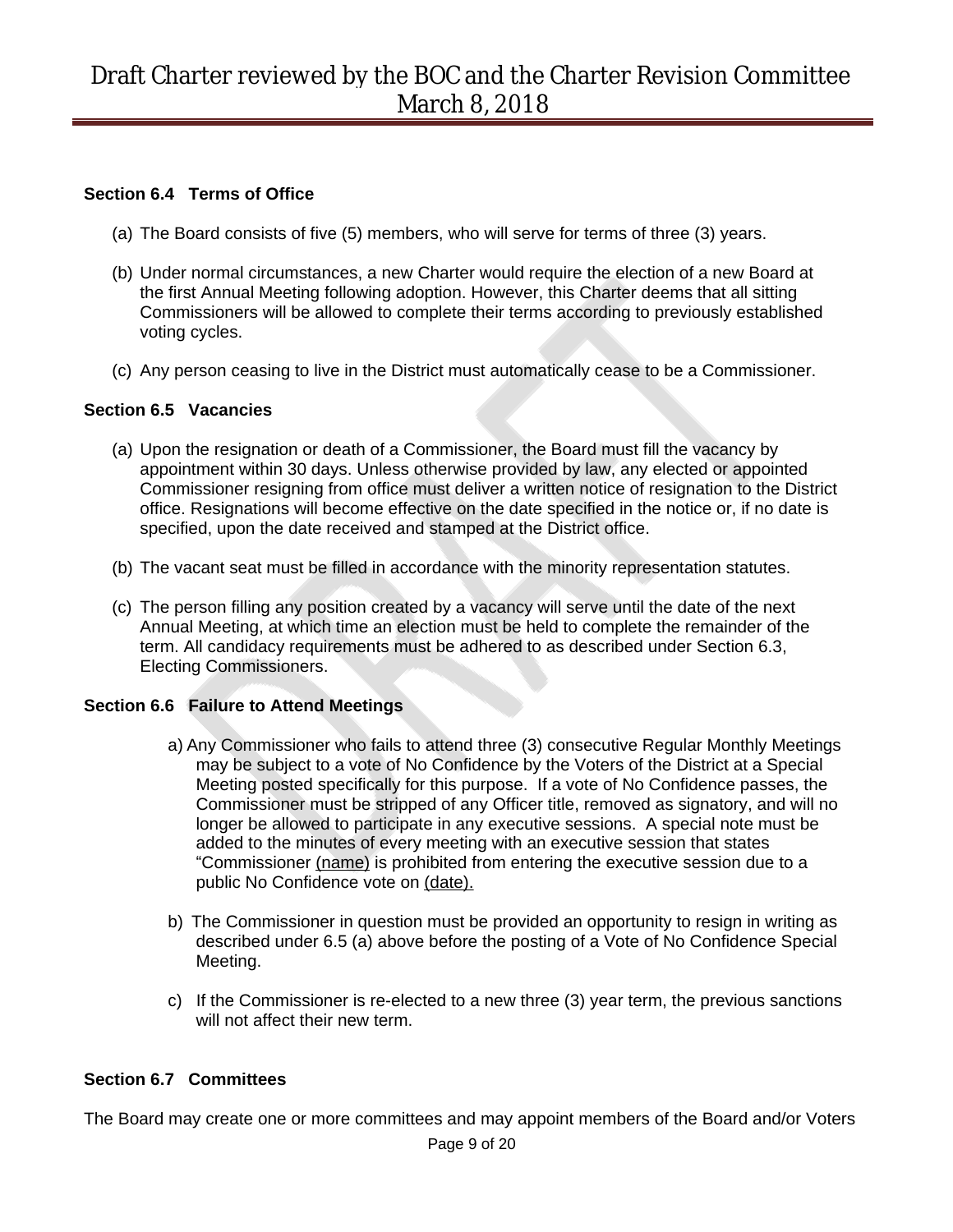of the District to serve on them. Each committee must have at least three (3) members and serve at the pleasure of the Board. A member of the Board will be appointed, by vote of Board members, to serve as a liaison to the committee(s).

## **Article VII. Duties of District Fire Commissioners**

#### **Section 7.1 Duties of the Board**

- (a) The Board has the authority, power, and duties, as provided in CGS, and any other duties which may lawfully be designated by the Board for managing the affairs of the District.
- (b) The Board must hold an Annual Meeting and is required to hold all-day voting prior to the Annual meeting for the Voters of the District to vote on the Annual Budget as described in Section 4.1 (b) and Section 5.1 (a) (ii).
- (c) The Board is responsible for carrying out the acts, policies, and ordinances of the District. They must maintain an adequate set of books and records reflecting the affairs of the District, and open bank accounts in the name of the District, and designate signatories as required under Section 5.1 (b) (iii) and Section 7.2.
- (d) The Board must review the Fire Department's written personnel policies as well as policies and procedures concerning property and equipment of the District. The Board must assure that complete and accurate records are maintained and available in a protected area on District property.
- (e) Unless otherwise provided by contract, the Board will be responsible for all disciplinary matters and appeals.

#### **Section 7.2 Duties of District Officers**

The Chair:

- Shall be the chief executive officer.
- Shall be a member of the Board.
- Shall preside at all meetings of the Voters of the District and at all meetings of the Board.
- Shall be a signatory.

The Vice-Chair:

- Shall be a member of the Board.
- Shall have all the authority, power and duties of the Chair whenever the Chair vacates his office, is absent or from any cause is unable to perform his duties.
- Shall be a signatory.

The District Clerk:

- Shall be a member of the Board.
- Must keep a record of the motions of all meetings of the Voters and of the Board. (see Section 5.3 (b) for procedure)
- Shall keep a record of the minutes of all meetings of the Voters and of the Board, or delegate the task. (see Section 5.3 (c) for procedure)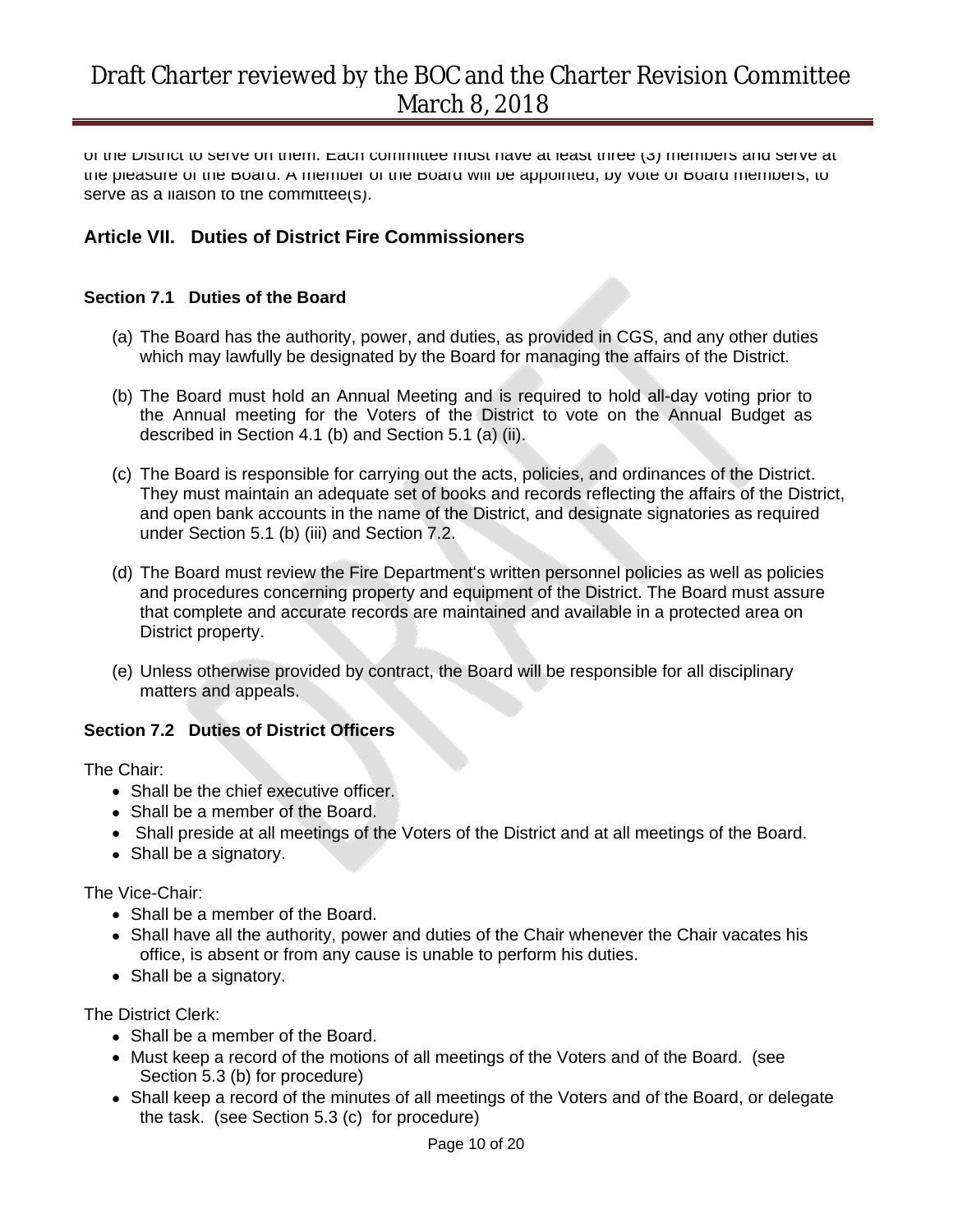• Shall keep at all times a list of the Voters of the District, or delegate the task.

The Treasurer:

- Shall be a member of the Board.
- Shall oversee the collection and payment of all moneys of the District.
- Shall oversee the financial assets and liabilities of the District
- Shall be responsible for communicating the approved mill rate(s) to the elected Tax Collector
- Shall validate appropriate bids taken.
- Shall be a signatory.

Signatories are limited only to the designated positions. If the position is vacated, a motion must be made to revoke the authorization and a new motion must be made to name a new signatory at an Annual or Special District meeting.

#### **Article VIII. Commissioner Guidelines**

#### **Section 8.1 Code of Ethics**

Commissioners must acknowledge that they have read and understand the Board's Ethics Policy and promise to revisit them if they need to be strengthened in the future.

#### **Section 8.2 Oath of Office**

All new commissioners must take an Oath of Office and affirm that they have read, understand, and will obey the District's Charter and the Board's Ethics Policy prior to doing any District business. The Oath of Office is affixed to the end of this document.

#### **Article IX. Fiscal Policies**

#### **Section 9.1 Fiscal Year**

The District fiscal year begins on July 1<sup>st</sup> and ends the following June  $30<sup>th</sup>$ .

#### **Section 9.2 Budget**

- (a) The Chief will prepare a preliminary annual budget reflecting only expenses for the District and must deliver it to the Board by March  $1<sup>st</sup>$ . The Chief's preliminary annual expense budget will be formatted, at a minimum, in the following manner.
	- i. In columnar format, with three columns, by expense account (General Ledger Code) listed down the left side of the document and grouped by Budget Departments as explained under 9.3(a).
	- ii. The three columns will be displayed as follows:

| Column One: | The current fiscal year budgeted amount.                        |
|-------------|-----------------------------------------------------------------|
| Column Two: | Actual expenditures to date with projected expenses             |
|             | through the end of the current fiscal year.                     |
|             | Column Three: Preliminary expense budget prepared by the Chief. |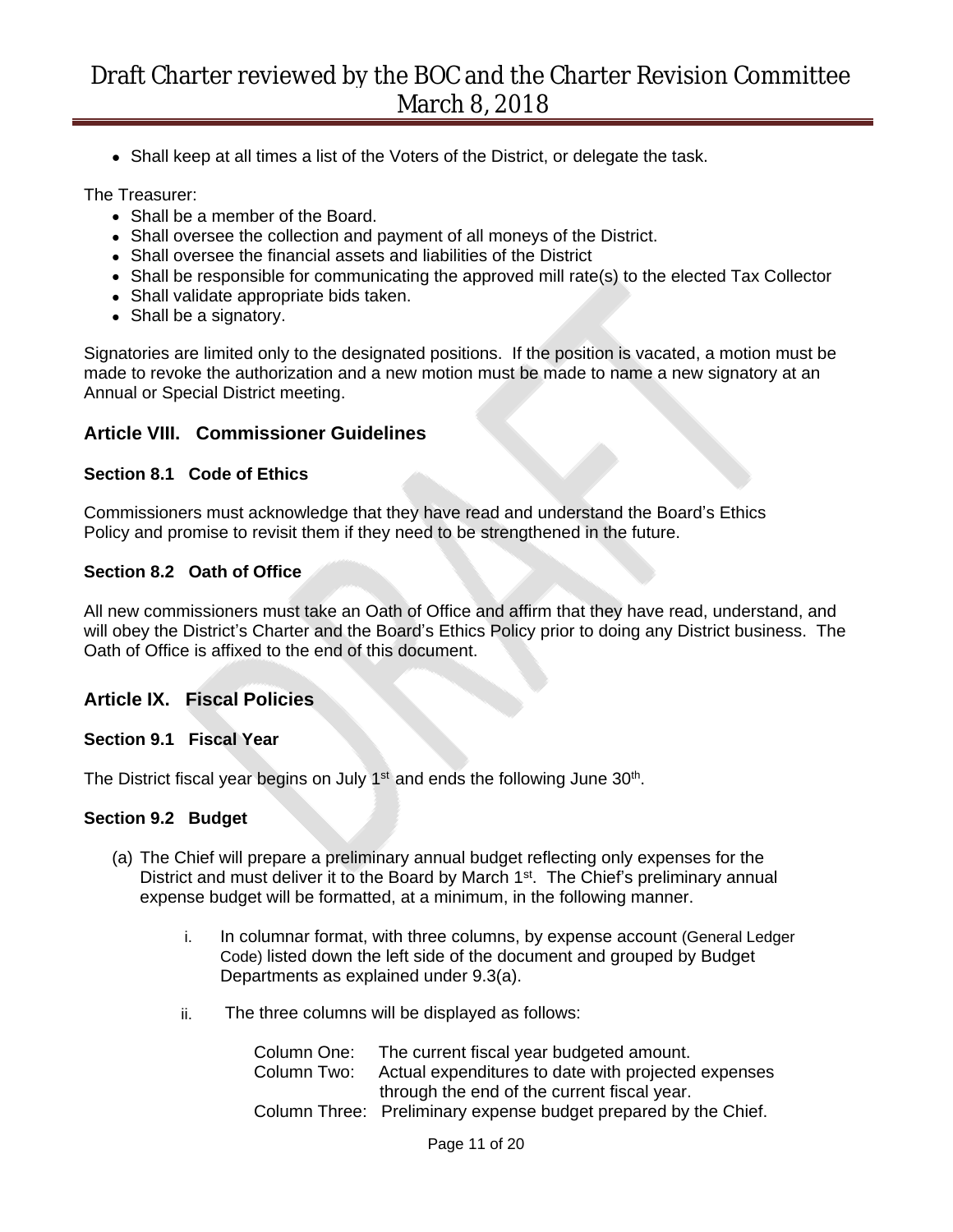- iii. Sub Totals by Budget Department (see 9.3 (a)) and grand totals are to be displayed.
- (b) Two (2) weeks prior to the public hearing, the Board must hold an Informational Meeting to inform the public to:
	- i. Present/distribute copies of the proposed budgeted expenses in the prescribed format indicated under Section 9.2 (a) above;
	- ii. Present all projected bank balances at end of June;
	- iii. Present the proposed required tax revenue for the upcoming year. The proposed required tax revenue must take into account the excess funds as described in Section 9.5, Excess Funds;
	- iv. Once the required tax revenue for the upcoming year is presented, the required tax revenue cannot be increased throughout the rest of the budget process;
	- v. The proposed mill rate(s) and the grand list totals by description that were used to calculate the proposed tax revenue must be disclosed at the Informational Meeting. The final mill rate(s) will be determined as described under Section 10.1 Tax Bills (a).
- (c) Three (3) weeks prior to the Annual Meeting the Board must hold a public hearing to receive public input on the proposed budget. Immediately following the Public Hearing the Board shall hold a Special District Meeting to set the date of the annual vote on the budget and at which time the Voters shall have their rights as specified under CGS 7-344.
- (d) Voters of the District must vote on the annual budget on the day of the Annual Meeting. Balloting must be from 6:00 am – 8:00 pm, at a place designated by the Board.
- (e) If the Voters fail to approve the budget by a majority of the votes cast, the Board must hold a Special District Meeting within two (2) weeks after the Annual Meeting to present another budget for a new vote at which time the Voters shall have their rights as specified under CGS 7-344. Voting on the second budget will take place at the Special Meeting; all-day balloting will not be available.
- (f) If the second budget proposal is not approved, then the Board will adopt a budget that does not exceed the prior year's budgeted expenditures, except for any increases due to contractual obligations. The Board has the authority to increase and decrease individual line item expenditures as they deem necessary, but total expenditures are not to exceed the prior year's expenditures, except for contractual obligations noted above. The Board will publicly explain all changes at the next Board Meeting.
- (g) Unbudgeted/windfall revenue received by the District must be disclosed no later than the next scheduled Board meeting and when received put into a reserve account for the following fiscal year.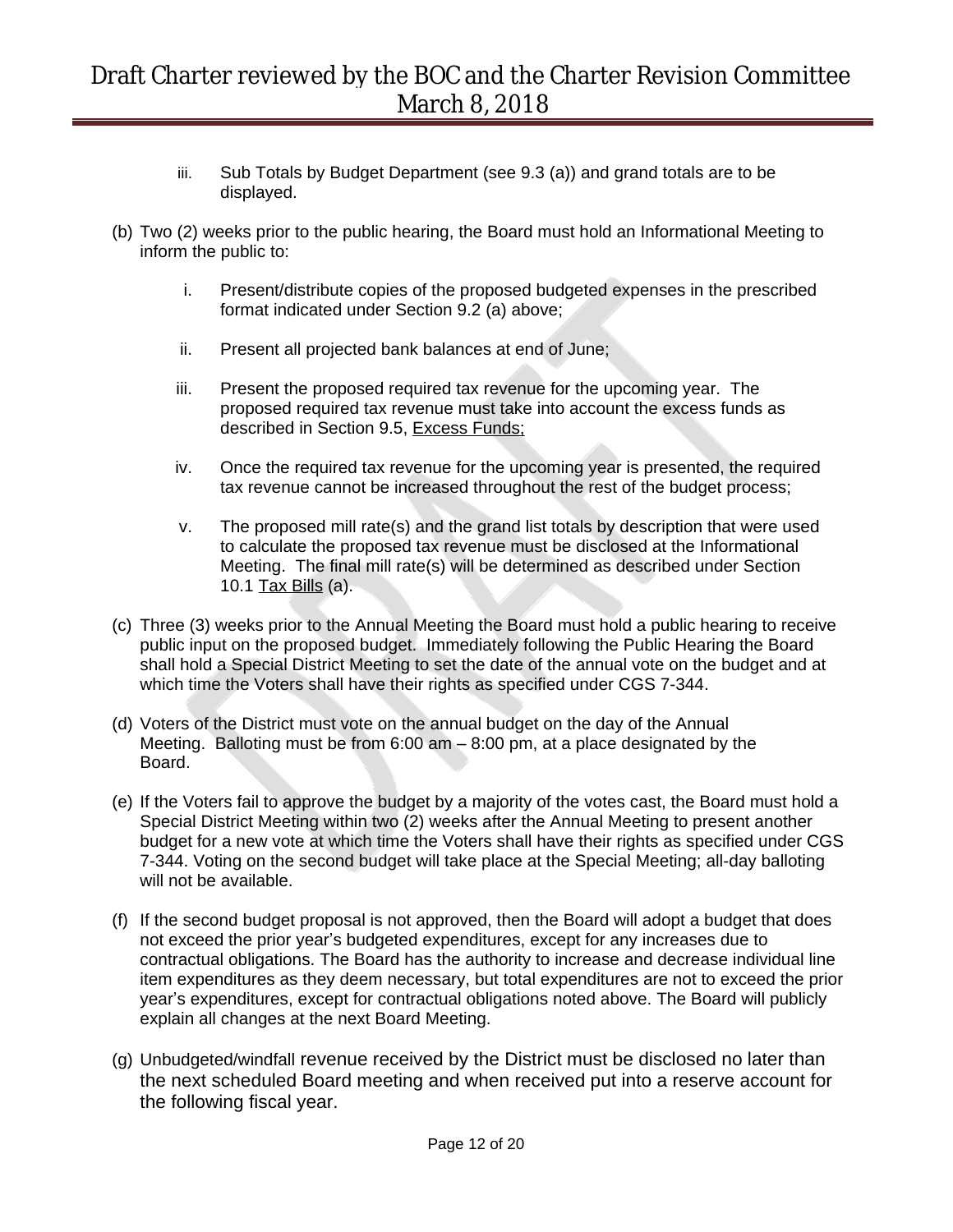#### **Section 9.3 Budgeting Process**

- (a) The budgeted line item expenditures must be organized into like "types" of expenditures such as Payroll, Equipment Maintenance, etc. The like "types" will be referred to as "Budget Departments."
- (b) Line items within a Budget Department must not be moved from one department to another within the fiscal year.
- (c) Appropriations within each department may be transferred between line items within that department by majority vote of the Board.
- (d) By majority vote, the Board may make interdepartmental transfers between Budget Departments, including the Contingency Fund, up to a maximum of 2% of the total appropriations for the current fiscal year. Once interdepartmental transfers reach a maximum of 2% of the current year's fiscal budget, whether individually or in the aggregate, no transfers can be made without approval by the Voters at a Special District meeting called for that purpose.

#### **Section 9.4 Contingency Funds**

An established appropriation is recognized annually within the budget, to be used at the discretionary approval of the Board under the guidelines of 9.9 Contracts (d). This fund is not to exceed 1% of the annual budget. This fund will be put in a separate bank account and must not be accessed without majority vote of the Board.

#### **Section 9.5 Excess Funds**

Excess funds remaining from a prior fiscal year, with the exception of Non-Reoccurring Capital funds must be put in a General Fund account. The District's undesignated fund balance must not exceed 25% of the year's actual tax revenue. Excess funds in excess of this amount must be used to offset any increases in the next fiscal year. The funds must be fully disclosed to the Voters at the time the budget is presented for the next fiscal year. This policy does not apply to Non-Reoccurring Capital funds established to exist for more than one fiscal year.

#### **Section 9.6 Non-Reoccurring Capital Expenses**

An established appropriation may be recognized annually within the budget, to be used for specific purposes as designated by the Board. These funds are only to be accessed for the stated purpose. These funds will be put in separate bank accounts and must not be accessed without majority vote of the Board.

### **Section 9.7 Payment Procedures**

(a) There must be no signature stamps used for signatures on invoices and/or checks. All signatures must be hand written in ink.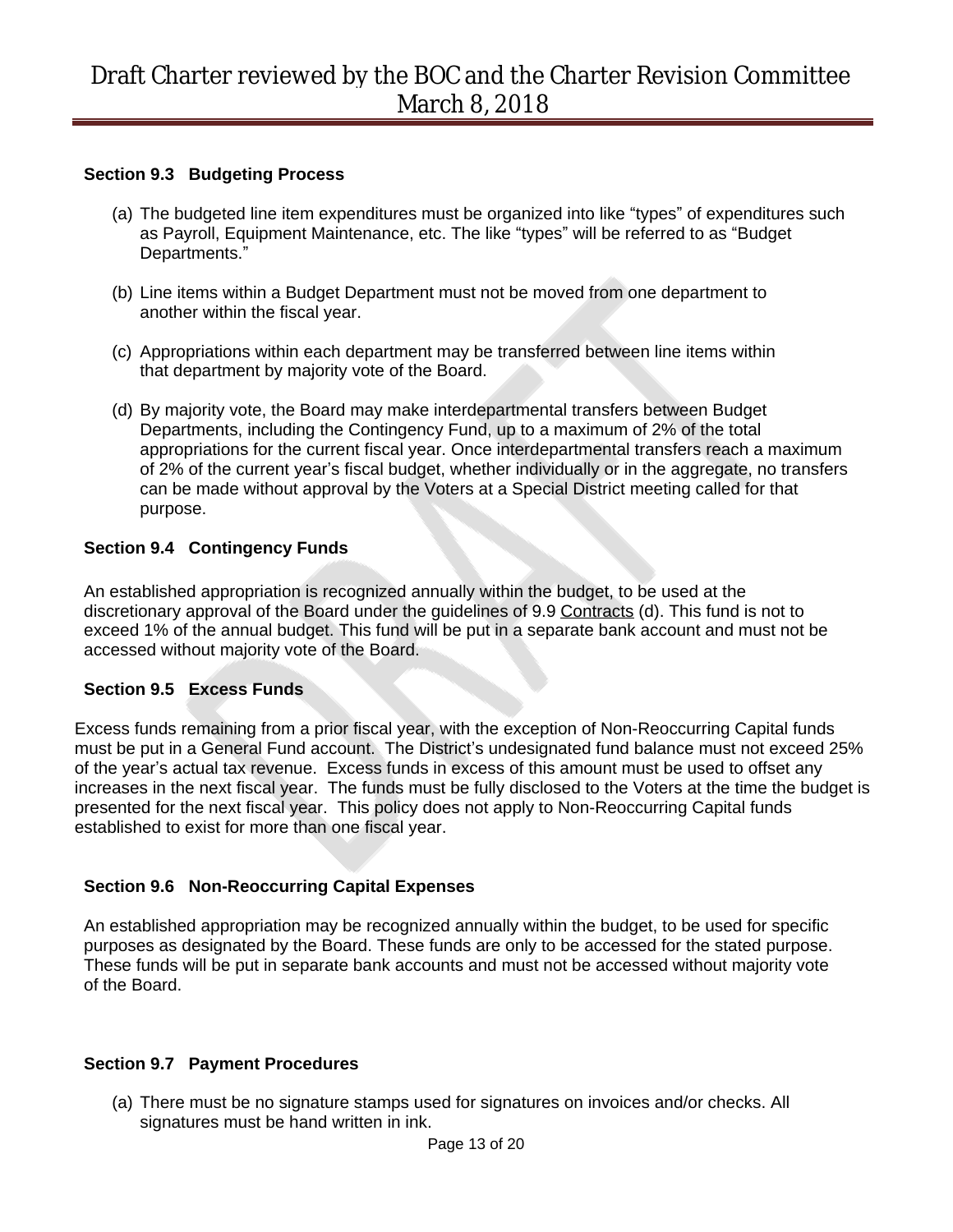- (b) All invoices for District expenditures must be reviewed and approved by the Chief or his/her direct subordinate, prior to submission to the Board for approval. The signature of at least two (2) Commissioners is required for any invoice in excess of \$1,000. One signature must be the Chair or Treasurer. The signature must be dated on the invoice before it is authorized for payment. Invoices less than \$1,000 require the signature of either the Chair or Treasurer and the signature must be date signed.
- (c) All checks written on behalf of the District in excess of \$500 require the signatures of two (2) Board members, one signature being either the Chair or Treasurer. Checks written on behalf of the District less than \$500 require the signature of either the Chair or Treasurer.

#### **Section 9.8 Emergency Powers**

The Chief, or his/her direct subordinate, must have the emergency powers necessary to purchase or repair any equipment necessary to maintain an efficient operating level of the Department. A report must be submitted to the Board in writing, justifying all emergency purchases.

#### **Section 9.9 Contracts**

- (a) There must be no signature stamps used for signatures on contracts. All signatures must be handwritten in ink.
- (b) The Board is authorized to negotiate and approve labor contracts. All labor contracts must be voted on and approved in public by the Board.
- (c) All other contracts and agreements on behalf of the District must be counter-signed by the Chair and at least two (2) other Board members.
- (d) Any contracts, asset sales, purchases and/or agreements that exceed \$20,000 or where the term exceeds one (1) year, must be fully disclosed to the Voters at the presentation of the budget. Any contracts, asset sales, purchases and/or agreements that exceed \$20,000 and are not part of the budget process must be approved by the Voters at a Special Meeting.
- (e) No Board member or employee of the District shall expend funds or enter into any contract which would oblige the District to expend in excess of any approved appropriation. Anyone without authority from this Charter who expends or causes to expend any money of the District, except in payment of final judgments rendered against the District, will be liable in a civil action in the name of the District, as provided in the CGS.
- (f) The District will not be liable for any indebtedness incurred by any member or employee of the District, unless an authorized order has been issued by the Board or specifically appropriated at a District meeting.

#### **Section 9.10 Competitive Bids**

(a) Three (3) competitive bids are required on any contract, agreement, and/or expenditure that exceeds \$5,000 except in the case of an emergency as described in Section 9.8 Emergency Powers, or in situations where three (3) vendors are not available.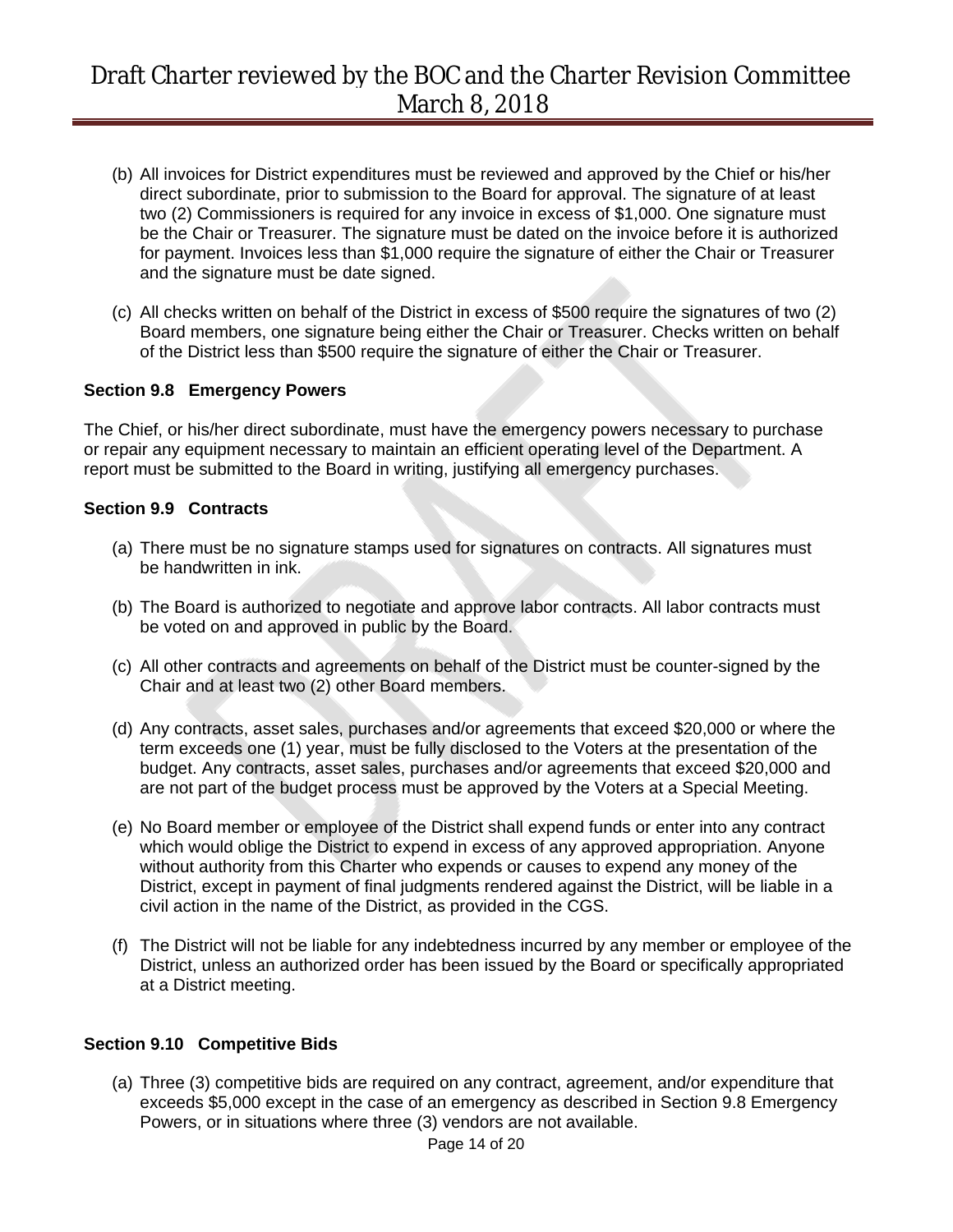- (b) The creation and utilization of Request for Quotes(RFQ's) is required for any purchase of \$20,000 or more and is strongly encouraged for other purchases when appropriate.
- (c) The Treasurer shall validate that three (3) bids have been received.

#### **Section 9.11 Annual Audit**

The Board must designate an independent certified public accountant to audit the books and accounts of the District annually as provided under CGS.

### **Article X. Taxation and Bonds**

#### **Section 10.1 Tax Bills**

- a) The Board must fix the mill rate(s) for the required tax revenue approved by the Voters by the last Thursday of May. The total mill rate(s) cannot generate revenue that exceeds the required tax revenue as approved by the Voters. The mill rate(s) fixed must be distributed across all District taxable grand lists as equally as state law allows.
- b) The collection of taxes for the District is to be overseen and authorized by the Treasurer. The Treasurer is to notify the appropriate tax issuer and collection agency of the mill rate(s). The Treasurer must have the same powers as collectors of taxes and enforce the payment of taxes, as provided in CGS § 7-328.
- c) The Board may designate any appropriate entity to issue the actual tax bills to the District taxpayers and the collection of such taxes at an appropriate fee.

#### **Section 10.2 Receipts**

- (a) All monies received by the District from any source, such as tax receipts, receipts from ordinances, etc. must be received by the Treasurer or his/her designee and deposited into an appropriate banking institution. These accounts are to be monitored appropriately by the Board.
- (b) At each monthly Board meeting, the Treasurer's designee shall produce or assist in producing basic financial reporting to be available for comments at the monthly meeting. This reporting must include:
	- (i) An income statement showing activity by month and year to date and comparisons to budget accordingly.
	- (ii) A balance sheet showing the beginning balances, the ending balances, and the net activity for all accounts not reflected in the income statements.
	- (iii) All District bank accounts and District financial activity must be reflected in the financial statements produced.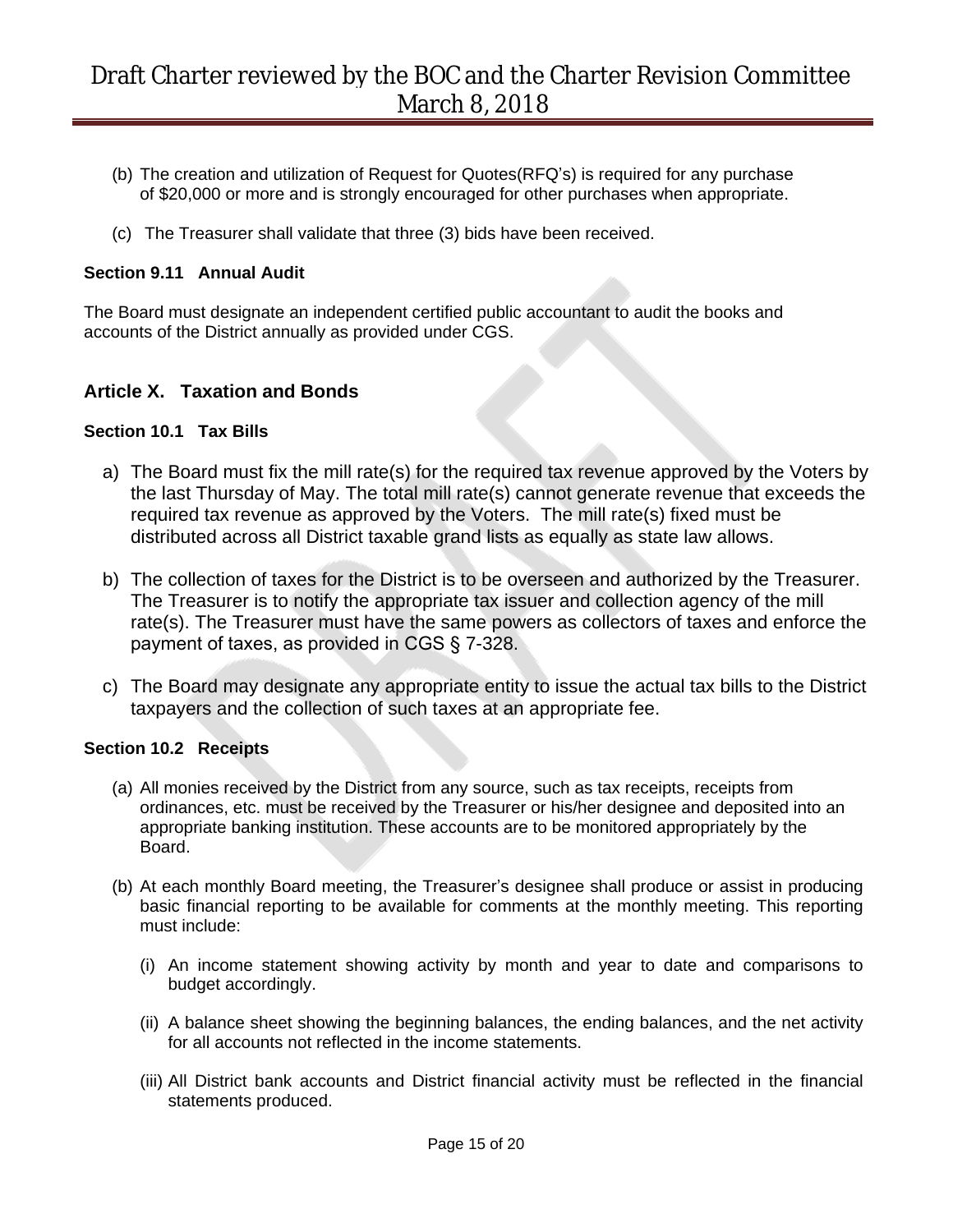#### **Section 10.3 Bonds and Notes**

- (a) The District shall have the power to incur indebtedness by issuing bonds or notes, subject to the limitations defined in the CGS and the provisions of this Charter. The issuance of bonds and notes, where the terms are in excess of one (1) year, must be authorized by resolution of the Board and passed by a majority vote of District Voters at a Special or Annual Meeting.
- (b) The Board is authorized and empowered to borrow money in anticipation of the disbursement of taxes, in an amount up to twenty-five percent of the total budget, for a term not to exceed 120 days.

#### **Article XI. Ordinances and Procedures**

This Charter authorizes the adoption of Ordinances and Procedures, for the preservation of the good order, health, welfare, and safety of the District.

- (a) The Board, as provided in this section, shall have the power to adopt ordinances, subject to a review and approval or veto by a majority of Voters at a Special or Annual Meeting.
- (b) Ordinances may be proposed by the Board, or by Voters who present a petition to the Board that is signed by at least 25 Voters in the District. Within 30 days of announcing proposed ordinances, or receiving a petition for the same, the Board must hold at least one (1) public hearing preceded by a 10-day notice. The notice of the public hearing must include publication of a summary of the proposed ordinance(s) in a newspaper with a general circulation in the Town of Enfield. Copies of the proposed ordinance(s) will also be available at the District Office and posted at other designated places.
- (c) After publication and hearing(s), the proposed ordinance(s) shall be adopted or rejected by a majority of the Voters at a Special or Annual Meeting, to be held no later than 21 days after the public hearing. Upon adoption, a summary of the ordinance must be published in a newspaper with a general circulation in the Town of Enfield. The ordinance will become effective 15 days after publication.
- (d) The procedure for amending or cancelling previously adopted ordinances will follow the steps set forth in paragraphs (b) and (c) above. If either the amended language or outright cancell ation is rejected by the Voters, the original ordinance(s) will remain in force.
- (e) The Board has the power to collect all fees and fines associated with the ordinance(s).

### **Article XII. Use of District Property**

- (a) Without authorization by the Administration, unless use is pre-defined in a Policy Guide or Manual, no one shall use any fire apparatus, equipment, name, title, building, or District property for any non-District purpose, nor will anyone take away or conceal any article used in any way by the District or Fire Department.
- (b) Vehicles and equipment owned or leased by the District are to be used for the purpose of the District. Any other use must be authorized by the Administration.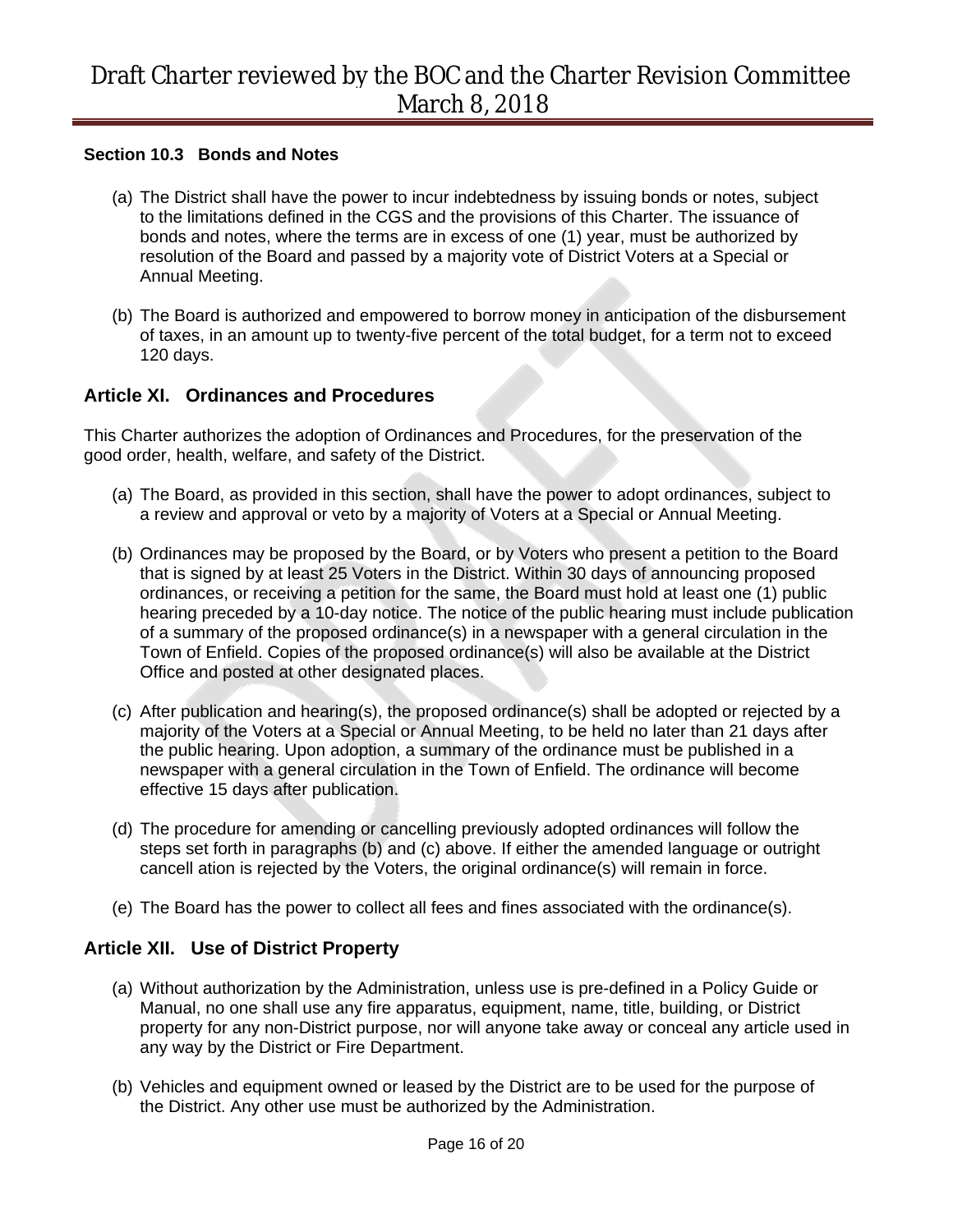- (c) Fire Department employees who are assigned District vehicles, or who operate District vehicles or equipment, are required to have an appropriate driver's license. Should an employee's driver's license expire, be revoked or suspended, the employee must immediately notify their supervisor and cease to operate any District vehicle.
- (d) Fire Department employees or members of the Board may be issued District property, including a computer, laptop, cell phone, key card, printer, pager or hand-held mobile device. Employees and Board members are expected to take proper precautions to care for District equipment and to safeguard confidential or sensitive information. Upon separation, employees and Board members are required to return all District equipment in proper working order to the District. Failure to return equipment may be considered theft and may lead to criminal prosecution.

#### **Article XIII. Severability**

If any provision, or portion thereof, of this Charter is, or becomes, invalid under any applicable statute or rule of law, it is to be deemed stricken and the rest of this Charter must remain in full force and effect.

### **ATTACHMENTS:**

- Affidavit—Determination of Property Ownership and Authority to Vote (Reference Section 4.2)
- Oath of Office (Reference Section 8.2)

END OF DOCUMENT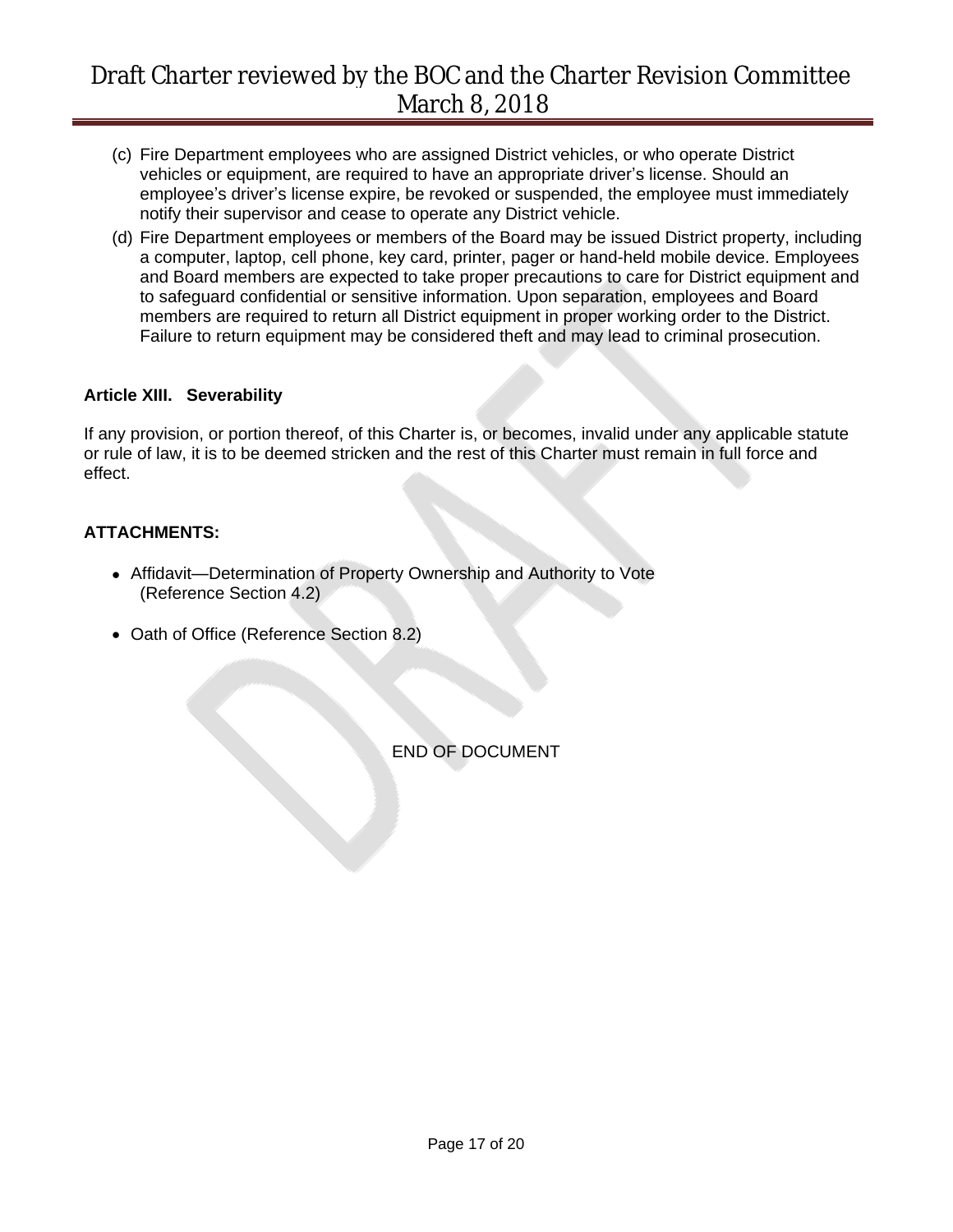#### AFFIDAVIT

I<sub>1</sub> being first duly sworn on my oath, state and affirm:

(print full name)

1. I am authorized to vote (please check the type of ownership [A, B or C] that applies):

A. As a real property owner holding interest in real estate in the District.

B. As a personal property owner holding interest in anything besides land subject to District taxes.

C. On behalf of a Sole Proprietorship, Corporation, Partnership, Limited Liability Company, Trust, or other such entity owning real or personal property in the District: (please print the name of the entity holding title or the individuals you are authorized to vote for)

2. District property which qualifies the entity or property owner to vote is located at: (please print the physical street address)

3. Names of all owners of the property described above: (please print)

4. If you are voting on behalf of a Type C property owner (Sole Proprietorship, Corporation, Partnership, Limited Liability Company, Trust, or other such entity), please state how authority for you to vote was granted:

5. The authority to vote on behalf of the entity is general authority to vote on all matters pertaining to the District, unless this authority is otherwise revoked in writing or the entity is dissolved.

6. I am the only person having authority to act on behalf of the entity.

7. The voter authorization information contained herein is true and accurate to the best of my knowledge and belief.

| ー<br>А |  |
|--------|--|

(COUNTY OF )

Authorized Voter Signature

The forgoing instrument was acknowledged before me this day of , 20

by\_\_\_\_\_\_\_\_\_\_\_

Witness my hand and official seal this  $\frac{1}{2}$  day of  $\frac{1}{2}$ , 20 ...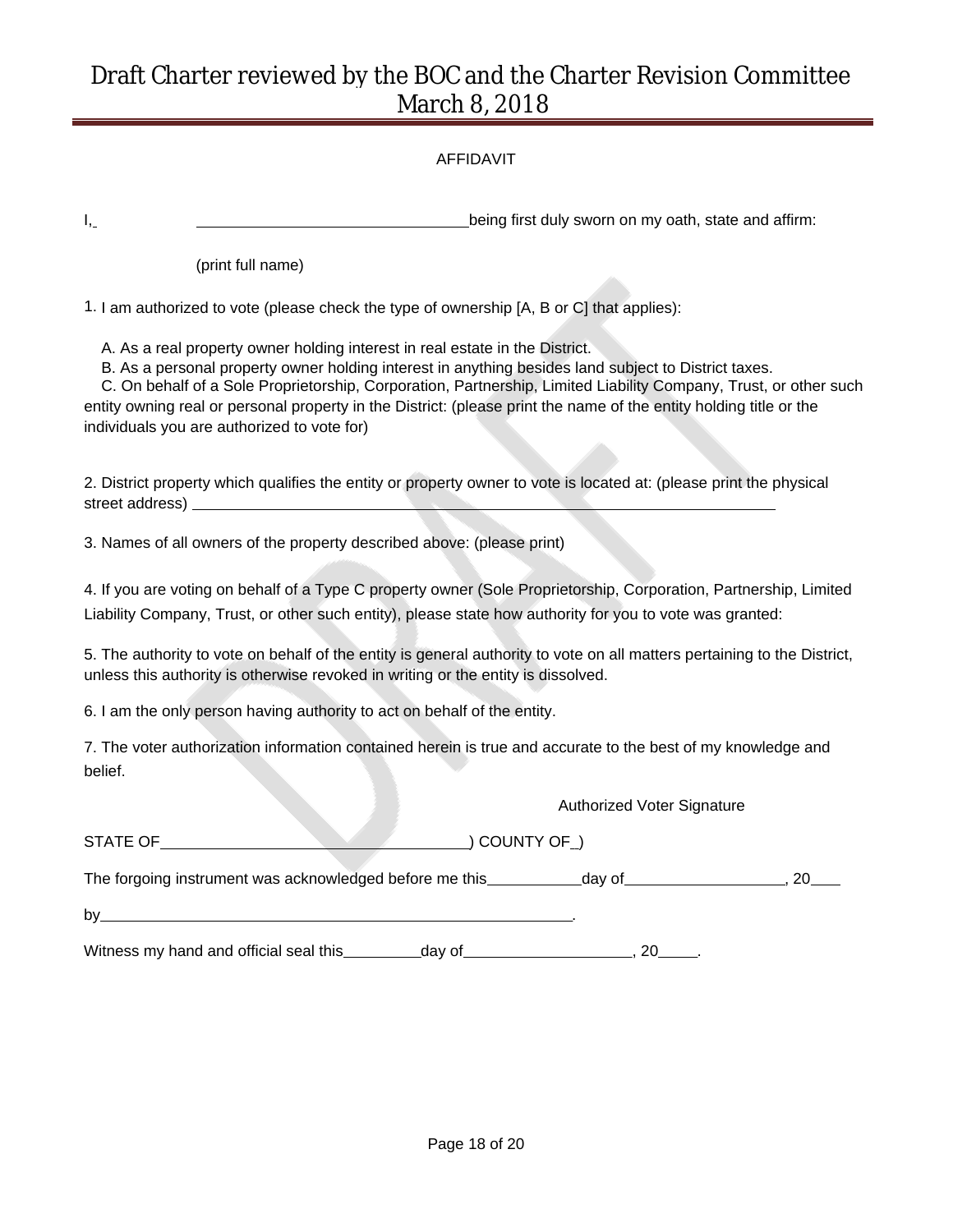Notary Public My Commission Expires:

Thompsonville Fire Commissioner